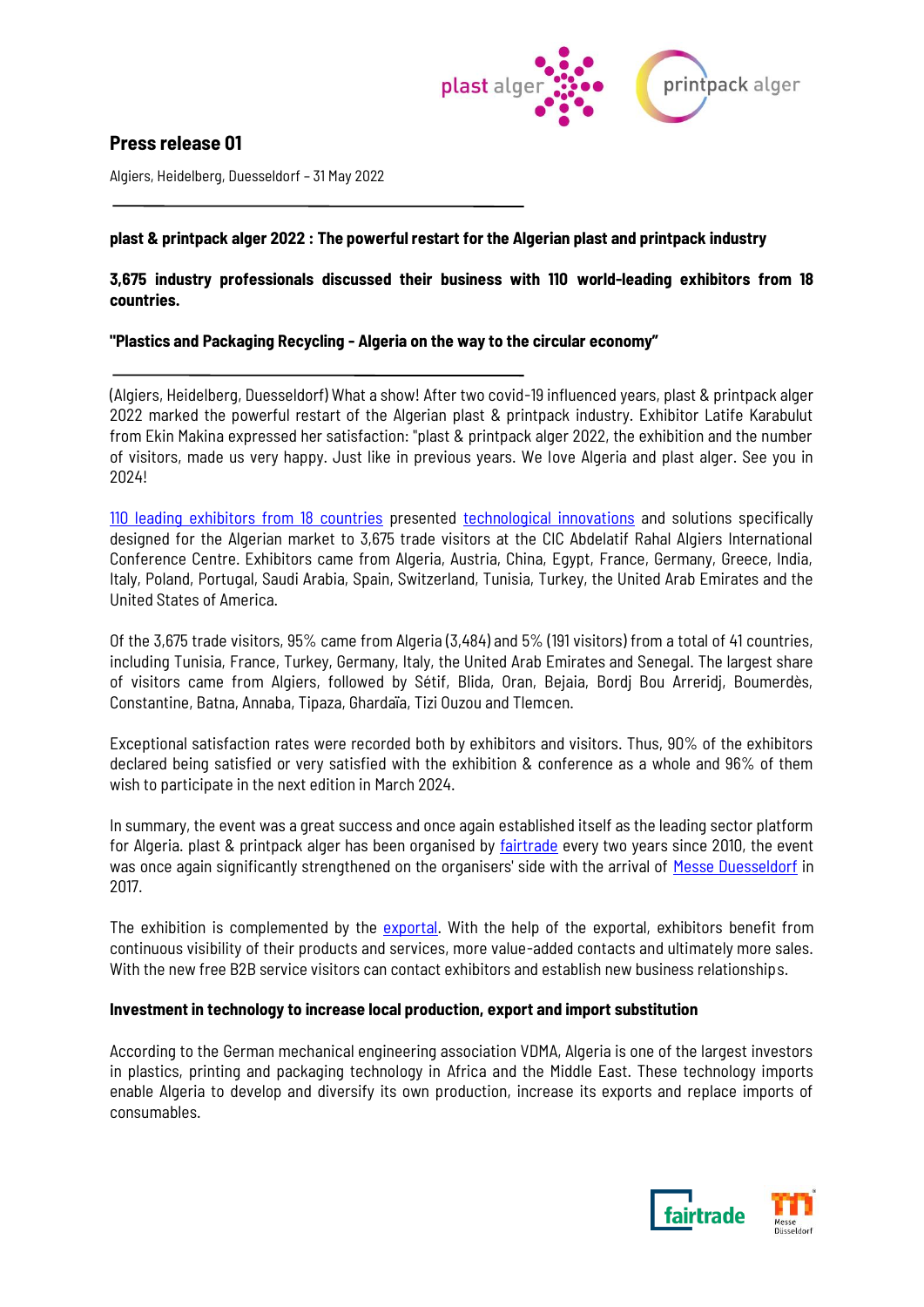

In this context, plast & printpack alger plays an important role in raising the awareness of the Algerian public for environmentally friendly materials and packaging and in familiarising the public with the circular economy.

**plast alger:** For some years now, Algeria has been investing heavily in the production of plastic raw materials in order to be able to gradually reduce these imports. Consumption and imports of plastic raw materials have increased by 10% per year over the last 14 years, from 304 kt in 2007 to well over a thousand kt worth more than US\$2 billion in 2021. (EUROMAP) In the field of plastics technology, Algeria's investments amounted to 91 million euros in 2020.

**printpack alger:** Algerian packaging technology investments reached 136 million euros in 2020. Italy, Germany, France, Spain, China, Turkey and Austria are Algeria's main suppliers. In the field of printing and paper technology, demand in Algeria is constantly increasing. Imports in this field have almost doubled in just five years, rising from 57 million euros in 2016 to 101 million euros in 2020, making Algeria, together with Egypt, one of the two largest importers of printing and paper technology in Africa.

For more information:

[www.plastalger.com](http://www.plastalger.com/)

[www.printpackalger.com](http://www.printpackalger.com/)

Characters (incl. blanks): 3,957

## **About the organisers**

## **fairtrade - Valuable business contacts**

Founded in 1991, fairtrade has long been one of the leading organisers of professional international agrofood & plastprintpack trade fairs in Africa and the Middle East.

Over the decades, more than 36,000 exhibitors and 1.5 million trade visitors have expressed their confidence in us.

With our international trade shows, we take innovative ways to connect emerging markets with solution providers from across the globe.

Facilitating valuable business contacts between our exhibitors and trade visitors - that's what we at fairtrade stand for.

fairtrade is managed by its founder Martin März and his son Paul, who joined the company in 2016, and builds on a highly motivated team of experienced and young professionals, many of them qualified inhouse over three years in partnership with the German Cooperative State University to a Bachelor of Arts degree in Business Administration - Exhibition, Convention & Event Management or Media & Communication Management.

ISO 9001:2015 certified and a member of UFI The Global Association of the Exhibition Industry, fairtrade strives for high customer satisfaction with excellent service and innovative products.